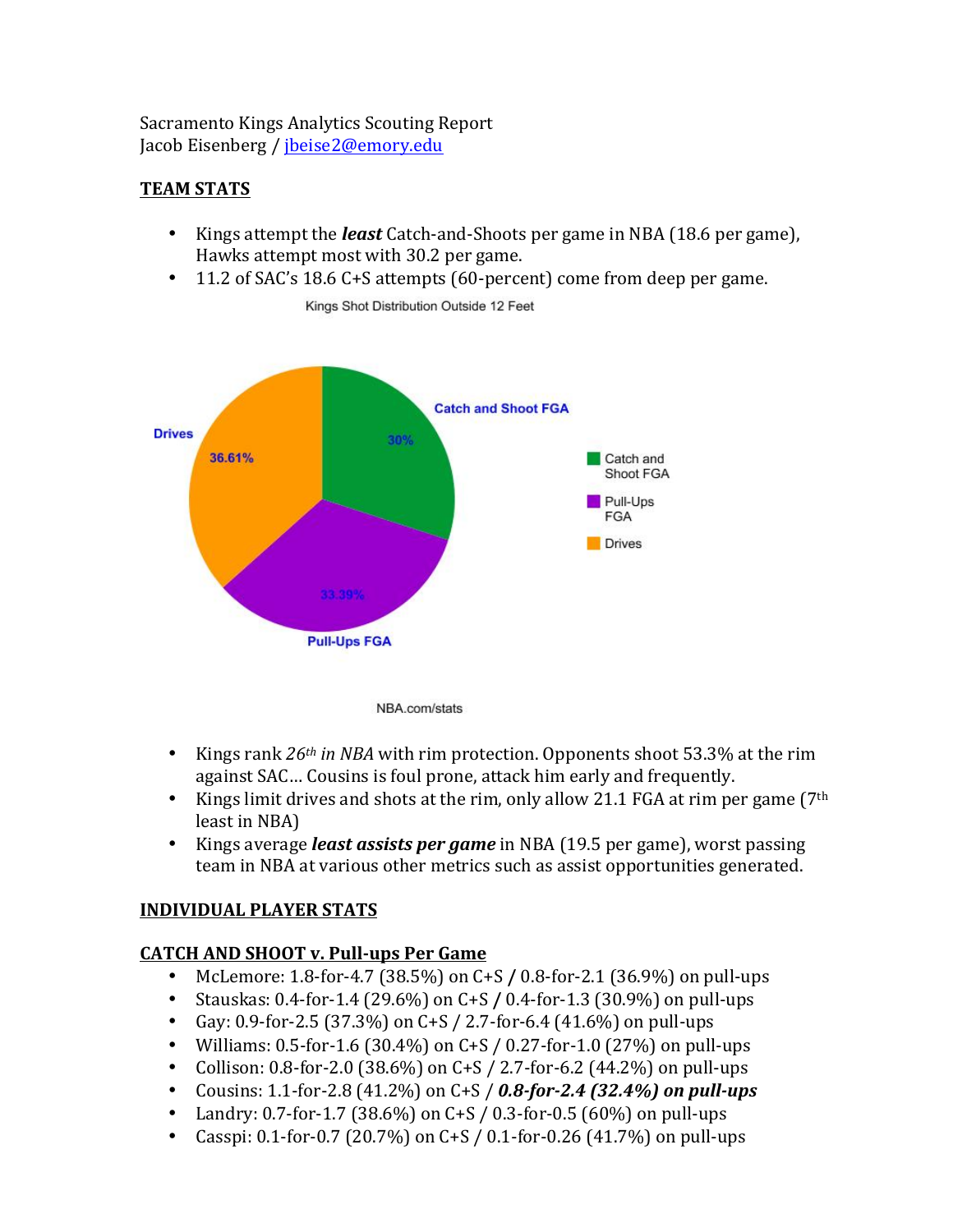### **DRIVES**

- McLemore converts 43.4% of drives (101 attempts)
- Casspi converts  $46.1\%$  of drives (134 attempts)
- Gay converts  $40.3\%$  of drives (282 attempts)
- Cousins converts  $51.3\%$  of drives (201 attempts)
- Collison converts 49.5% of drives (185 attempts)
- McCallum converts 56.8% of drives (90 attempts)

## *OFFENSIVE!SITUATIONALS…*

### **TRANSITION**

- Collison: 82-for-129 on transition  $FGA(63.6%)$
- McLemore: 73-for-125 on transition  $FGA(58.4%)$
- Gay: 57-for-96 on transition  $FGA (59.4%)$
- Williams:  $38$ -for-51 on transition FGA (74.5%)
- Cousins: 23-for-35 on transition  $FGA(65.7%)$

## **ISOLATION**

- Gay:  $63$ -for-149 on isolation FGA  $(42.3\%)$
- Cousins:  $54$ -for-139 on isolation FGA (38.8%)
- Collison: 26-for-69 on isolation  $FGA (37.7%)$

#### **SCORE FREQUENCY** (times a team scores at least one point on plays where one **individual starts and finishes as primary ball handler)**

- Collison: 93-for-197 on FGA/ (45.6% score frequency),  $89<sup>th</sup>$  percentile for NBA
- Gay: 81-for-206 on FGA / (38.5% score frequency),  $61^{st}$  percentile
- McCallum 32-for-74 on FGA / (36.8% score frequency),  $43<sup>rd</sup>$  percentile

# **FG% AS ROLL-MAN (in P&R situations)**

- Cousins: 55-for-123  $(44.7%)$
- Landry: 26-for-52  $(50\%)$
- Thompson: 22-for-58  $(37.9\%)$

## **POST UPS**

- 32% of Cousins' usage comes in post up situations:
- Cousins: 115-for-255  $(45%)$
- Gay: 55-for-116  $(47%)$
- Landry:  $34$ -for- $68(50\%)$
- Thompson: 22-for-48  $(45.8\%)$

# **SPOT-UP (OFFENSE)**

- McLemore: 82-for-217  $(38%)$
- Gay:  $46$ -for-119 (39%)
- Cousins:  $42$ -for-92  $(47%)$
- Collison: 37-for-96  $(38.5%)$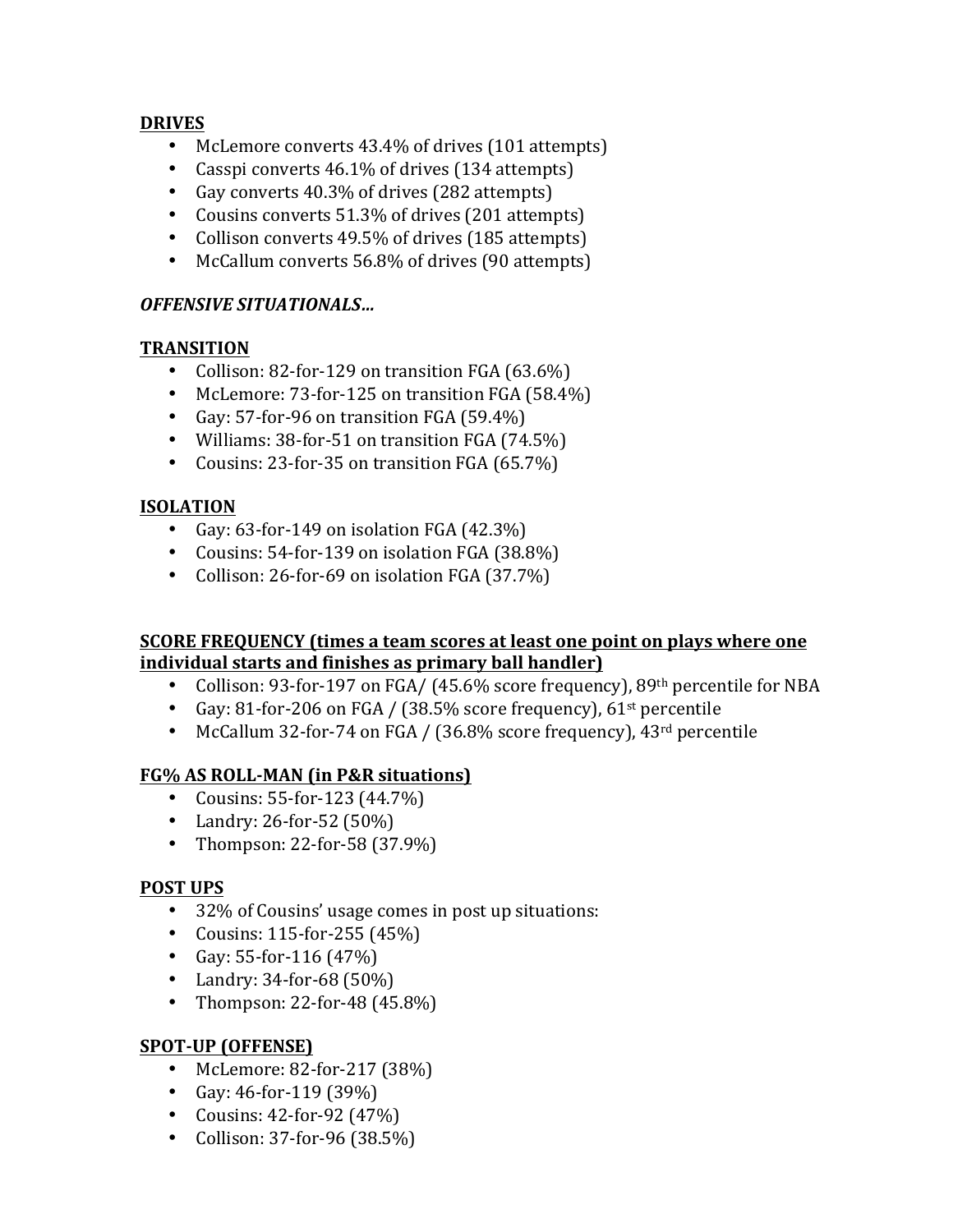## **OFF-BALL SCREEN LEADING TO SHOT**

- McLemore:  $39$ -for- $87$  (44.8%)
- Gay: 23-for-59  $(39%)$
- Stauskas: 11-for-21  $(52.4\%)$

### *DEFENSIVE!SITUATIONALS…*

#### **ISOLATION%DEFENSE**

- Gay: 27-for-56 (48% against on isolation defense), one of the league's worst (12th percentile)
- McLemore: 23-for-57 (40.4% against on isolation defense), bad as well (27<sup>th</sup>) percentile)
- Collison: 12-for-39 (30.8% against on isolation defense), above league average (65th percentile)

### **DEFENDING ROLL MAN (in P&R situations)/ FG% Against**

- Cousins: Opponents are 14-for-40 (35%), he commits fouls just 4% of time here
- Thompson: Opponents are 26-for-57 (45.6%), *AREA TO EXPLOIT*
- Landry: Opponents are  $15$ -for- $36(41.7%)$ ,
- Gay: Opponents are  $11$ -for-20 (55%)
- Curiously, opponents are just 1-11 as roll-man against Collison

#### **DEFENDING POST UPS**

- Thompson: opponents shoot 46-for-106 (43.4%), he fouls  $15.6%$  of time
- Cousins: opponents shoot 41-for-86 (47.7%), but Cousins forces TO 14% of time